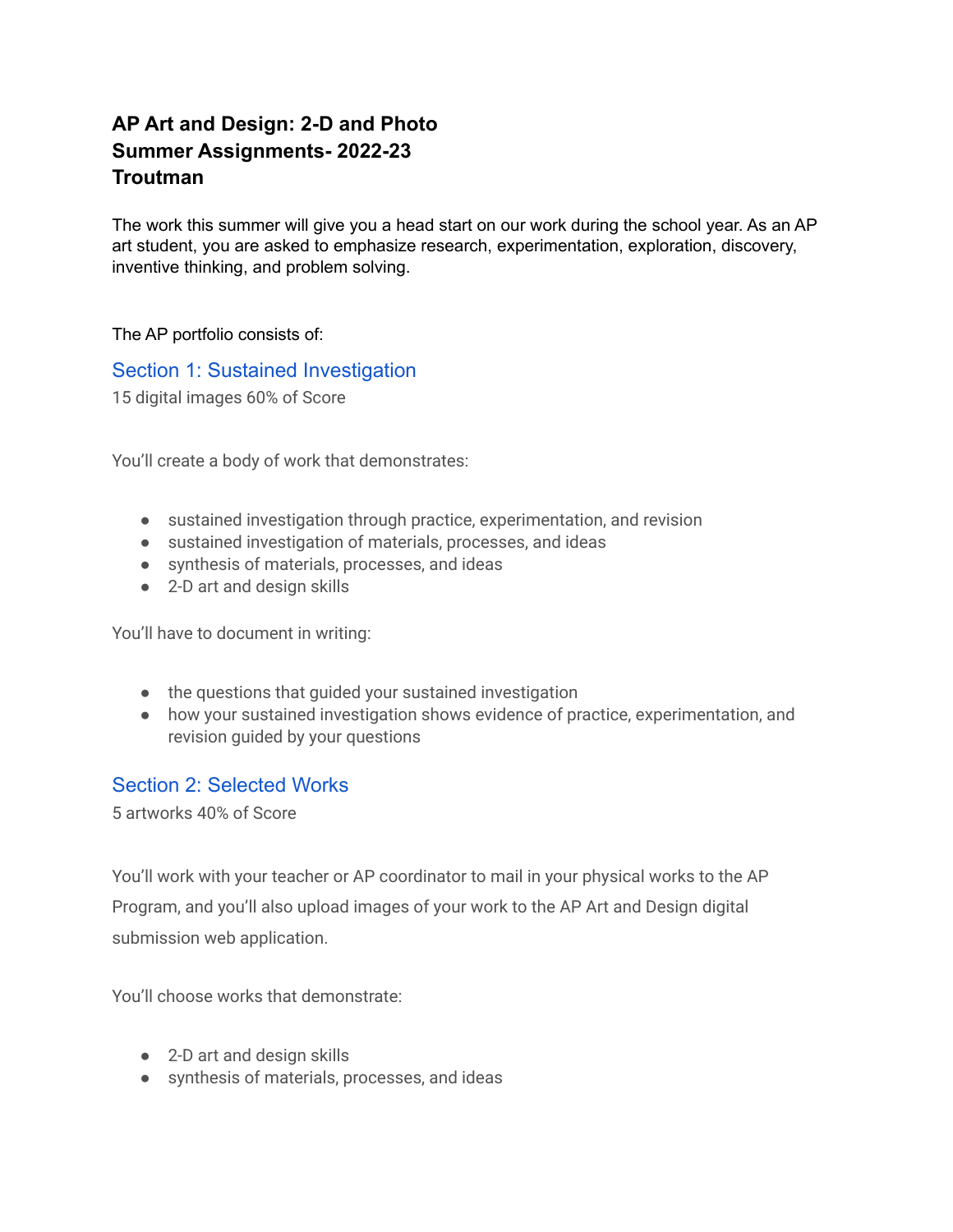For each work, you'll have to describe in writing:

- your ideas
- the materials you used
- the processes you used

Works may come from the Sustained Investigation section, but they do not have to. They may be a group of related works, unrelated works, or a combination of related and unrelated works.

# **Tasks for summer:**

1. **Review the AP College Board website** for information on the portfolio submission and to see sample student work: For Drawing:

<https://apstudents.collegeboard.org/courses/ap-drawing>

For 2-D & Photo

<https://apcentral.collegeboard.org/courses/ap-2-d-art-and-design/portfolio>

2. **Come up with at least 3 themes or inquiry questions** for potential sustained investigations or inquiry topics: Here are sample sustained investigations with the written statements…

[https://apcentral.collegeboard.org/pdf/ap-art-and-design-drawing-sustained-investigation-sampl](https://apcentral.collegeboard.org/pdf/ap-art-and-design-drawing-sustained-investigation-samples-2019-2020.pdf) [es-2019-2020.pdf](https://apcentral.collegeboard.org/pdf/ap-art-and-design-drawing-sustained-investigation-samples-2019-2020.pdf)

3. **Use the ideas to create 3 artworks, designs or photo series** (you choose size and materials). You may make 3 pieces that relate or do 3 different ideas. Feeling lost? Choose ideas based on one of these lists:

<https://troutmanart.weebly.com/summer-assignment-ideas.html>

Or this: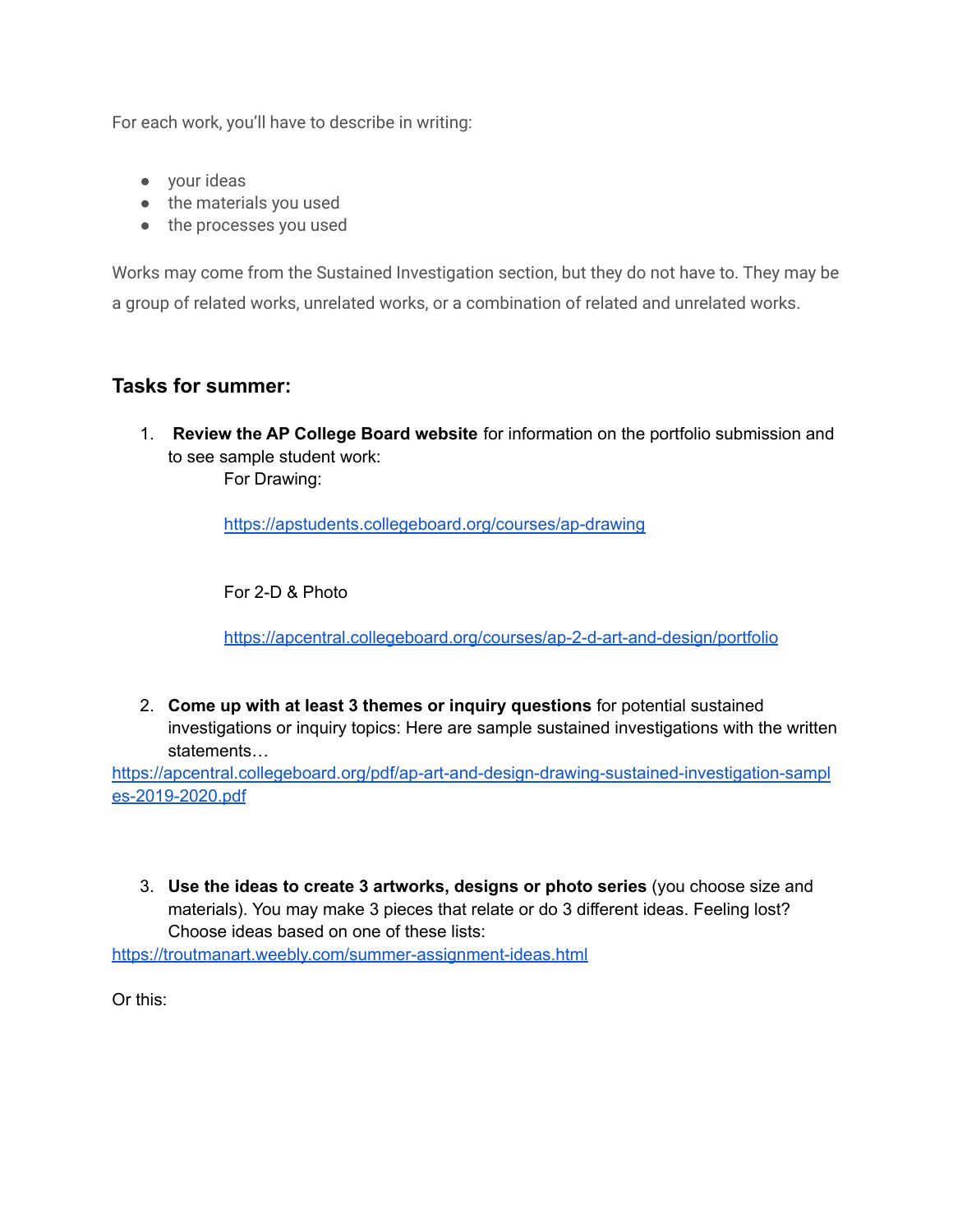# GENERATING IDEAS AP

1.Create a piece of artwork that addresses a current topic. Be very clear in your artwork as to where you stand on this topic.

3.A portrait or self portrait using distortion, exaggeration or dramatic lighting to show mood or feeling.

5.Illustrate a poem you have written or a favorite poem or lyric from a song.

6.Create an art piece that explores personal escape.

8.Human influences on the environment – use aesthetically unpleasing images of human made structures (oil rigs, factories, etc.) to create beauty within the ugliness or create a piece that documents environmental awareness.

9.Create a piece that addresses overconsumption of "anything"

10.Create a piece with the theme of loneliness or estrangement.

12.Create a piece of artwork that relates to a psychological, historical or narrative event.

- 13.Redesign an everyday object.
- 14.Create a Self portrait as a favorite industrial product..
- 20.Create a work inspired by your favorite book.
- 21.Abstractions from urban environment

22.Work showing color theory such as Fauvism, expressionism or color field painting.

24.The masks we wear, how we hide

25.Abstractions derived from microscopic cellular structures

Or these:

**CONCEPTS:** PLACE IDENTITY SPIRITUALITY CONSUMPTION STORIES LOSS DESIRE HUMOR ISOLATION NOSTALGIA TIME MEMORY POWER PLAY STRUCTURES ROMANCE PROTEST PARADOX ROMANCE ECOLOGY COMPASSION BALANCE BOUNDARIES FICTION LEGACY SECRETS SYSTEMS FANTASY SURREALISM DISGUISE ILLUSION BOUNDARIES SPIRITUALITY BROKEN DESTRUCTION MAGIC MYSTERY

**SUBJECTS:** http://lenscratch.com/photographers/subjects/ ACTION ARCHITECTURE ASTRONOMY BOTANICAL CHANGE CHILDHOOD CITYSCAPE COLOR COMMUNITY CONFLICT CONSUMPTION COSTUMES DANCE DECAY DESTRUCTION DIPTYCH DISASTER DOLLS DREAMS DRONE ENVIRONMENT EPHEMERAL FAMILY FAIRY TALES FASHION FOOD FOUND PHOTOGRAPHS GENDER GEOLOGY HEALTH HISTORY **HOMETOWN**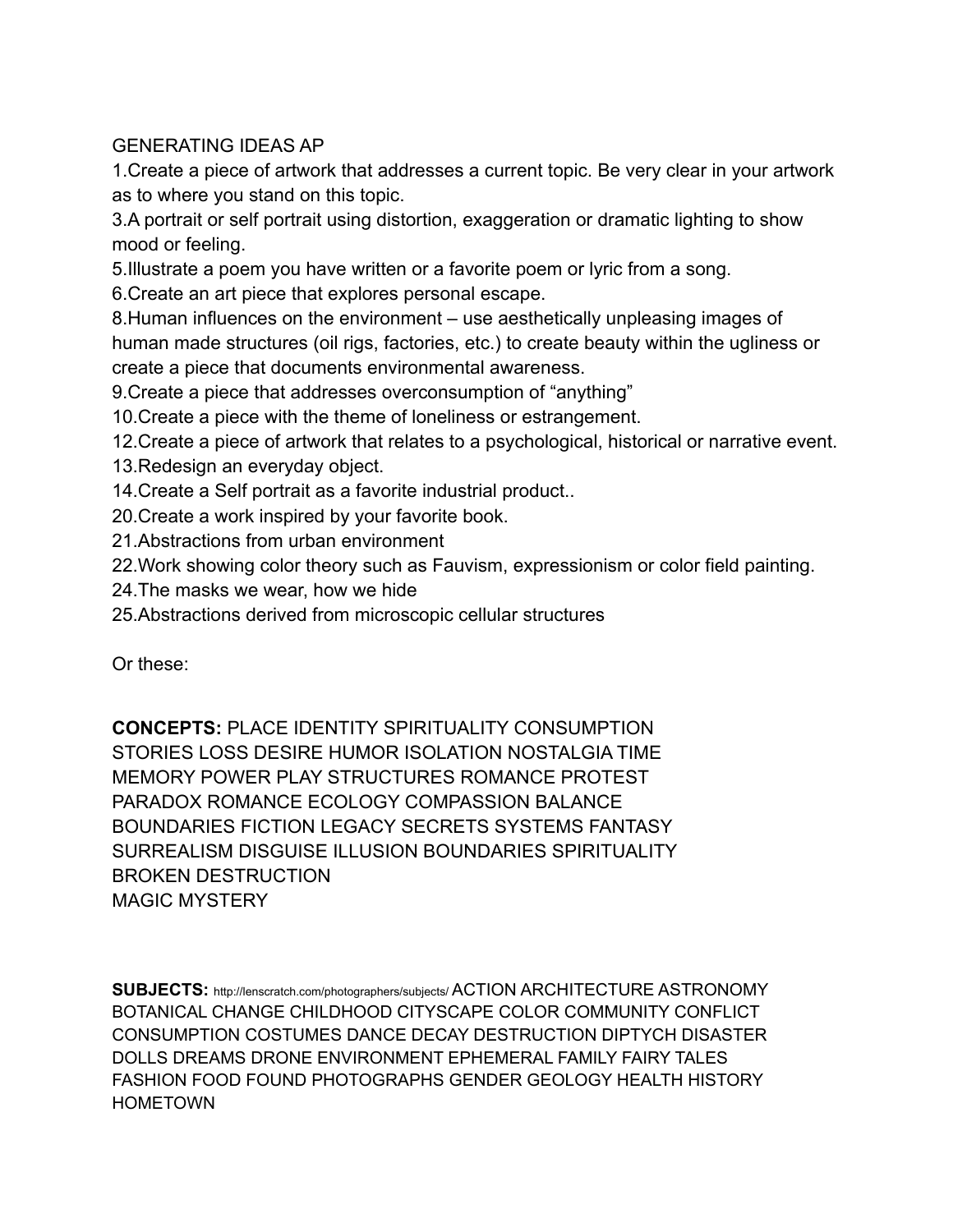HUMOR ICE IDENTITY IMMIGRATION INDUSTRY INTERIORS ISOLATION JUXTAPOSITION LETTERS AND NUMBERS LIGHT LINES MAGIC MECHANICAL MACHINES MEMORY MENTAL HEALTH METAPHORS MILITARY MINIATURES MIRRORS MOVEMENT MUSIC MYSTERY MYTHOLOGY NARRATIVE NATURES NIGHT NIGHTMARES PARADOX PERCEPTION PERFORMANCE PHOTOGRAPH AS OBJECT OR SCULPTURE PHOTOGRAPHS FROM PAINTINGS PATTERN PLACE POETRY PLAY POLITICS PORTRAITS POWERLINES PLAYGROUNDS RACE REFLECTIONS REFRACTION RELATIONSHIPS RELIGION ROAD TRIP SEASCAPES SELF-PORTRAITS SCIENCE SILHOUETTES SHADOWS SPIRITUALITY SPORTS STAGED SYMBOLS TECHNOLOGY

TEXT TEXTURES TIME TOGETHER/APART TOPOGRAPHY TRAVEL TREES UNDERWATER URBAN URBAN LANDSCAPE UTENSILS WATER WINDOWS

### **4. Artist Hero Posts**

Create this post on a google doc- include at least 3 images of their work, but only analye one work. Also include any general information about who they are, where they are from and any other interesting information about them.

Do at least 2 "Artist Hero" posts… For Drawing, follow these directions and questions <https://troutmanart.weebly.com/artist-hero-posts.html>

Here is a list of important contemporary artists- not all are drawing! You may also choose more traditional artists.

<https://www.kooness.com/posts/magazine/most-popular-contemporary-artists>

For Graphic Design- here is a list of designers to choose from: <https://www.gamedesigning.org/graphic/famous/> Again, you may also choose other designers/ artists you are familiar with.

For Photo : <https://troutmanart.weebly.com/photographer-research1.html> Use these questions to guide your description of photo:

Photographer:

Date:

Title:

Any important info about the photographer: (look them up and find out who they were, when/where they were working, what their themes, process, jobs were…)

### **Description of the Photo:**

What is it a photo of? What is happening in the photograph?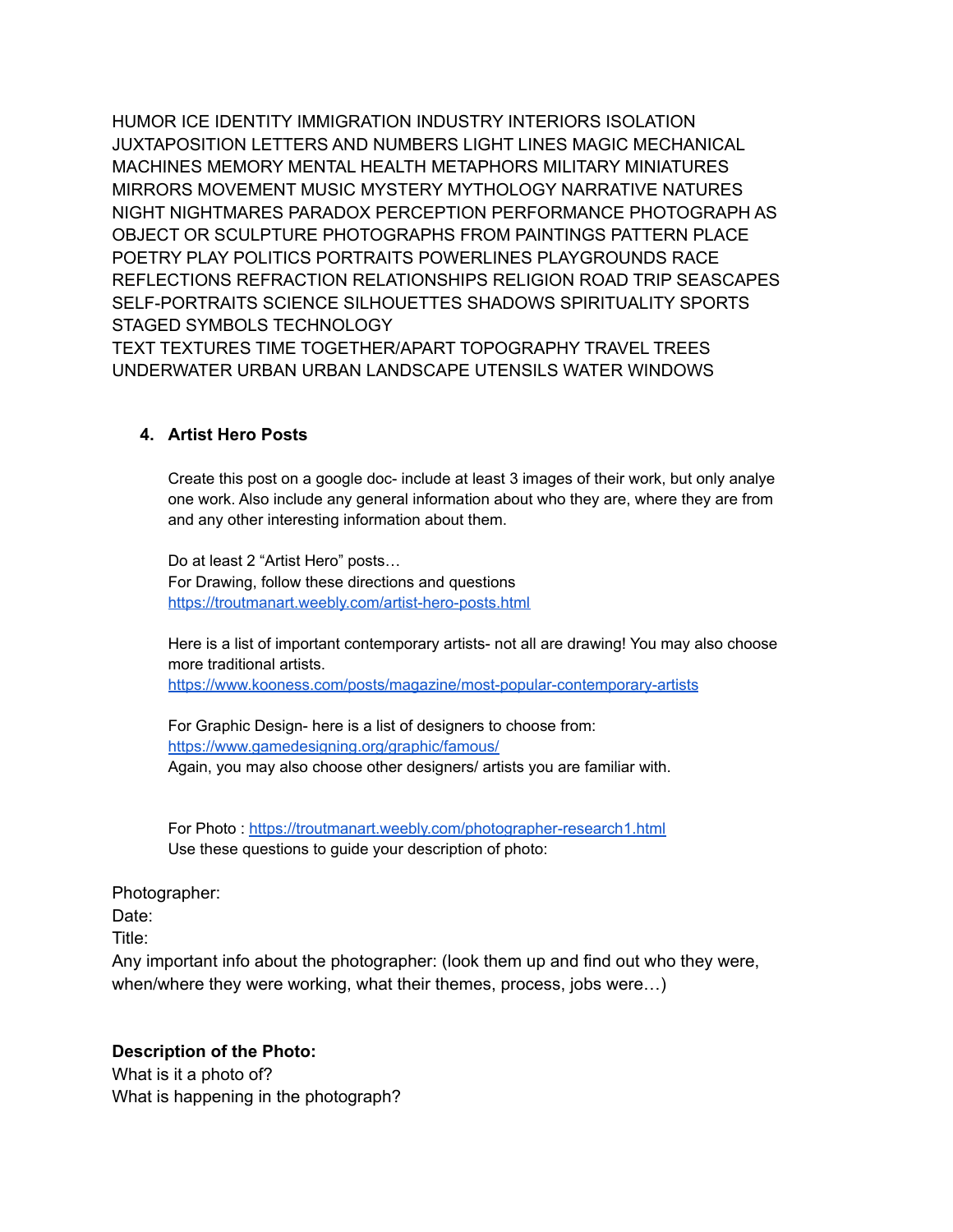Is the image color or black and white? Does the title fit with the work or does it change the meaning?

### **Visual Analysis:**

How is color, texture, line, shape, positive or negative shapes used?

What is the point of view and distance of the photographer?

How does your eye move around the image?

### **Photographer's Process:**

Do you see use of shutter speed or depth of field (this is when you control if everything is in focus or if only part of an image is in focus) in the photo?

What kind of light is used in the photo? (soft, harsh, bright, natural, artificial (lamp)

Is there any obvious editing or distortion in the piece?

### **Judgement/Personal Opinion:**

What was your first reaction? What is the mood of the photo? What do you like or dislike about the photo? What message does the photo communicate?

**5. If you get bored, choose something from here:** <https://troutmanart.weebly.com/100-ideas.html>

**We will be sharing all this work with each other in the fall in our google classroom… You may do your work in google docs or in a slideshow. You will bring in actual works (Drawing) but will also photograph them (with your phone is fine) to submit in classroom. All of this work is being assigned with the goal of helping you come up with an inquiry question you will investigate throughout the year. Stay loose and find artists who you admire for their technique & ideas who might be a jumping off point/ springboard for concepts you would like to experiment with. Don't be afraid to try an idea or material you have not worked with before!**